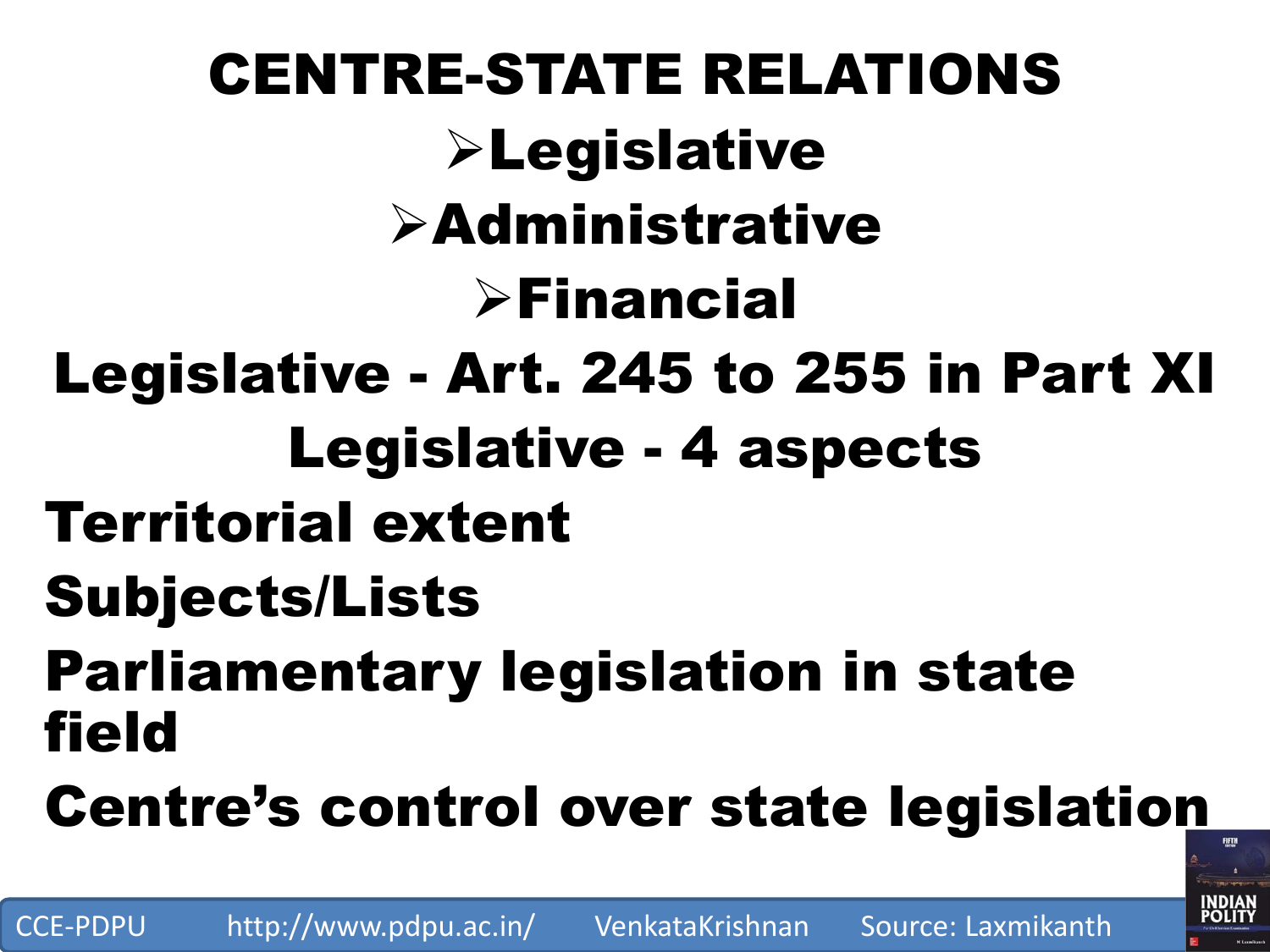#### **Territory**

Parliament – laws - whole or part of India, extraterritorial legislation (person/property outside India) Restrictions

 $\triangleright$  Presidential regulations for governance or which may repeal or amend act of parliament - A&N, Lakshadweep, DNH, D&D

 $\triangleright$  Governor of a state with Scheduled area specify modifications & exceptions

 $\triangleright$  Specify modifications & exceptions by Governor of Assam for tribal autonomous areas

 $\triangleright$  Specify modifications & exceptions by President for tribal areas in Meghalaya, Tripura & Mizoram

#### State legislature - whole or part of state and if outside sufficient nexus between state and the object

**LIKE STRIKE**.

A Gujarat Act containing a provision to take into account land held in any other part of *India* for computation of permissible ceiling area of land *in* Gujarat was held<sup>3</sup> to be valid on the ground that there was sufficient territorial nexus.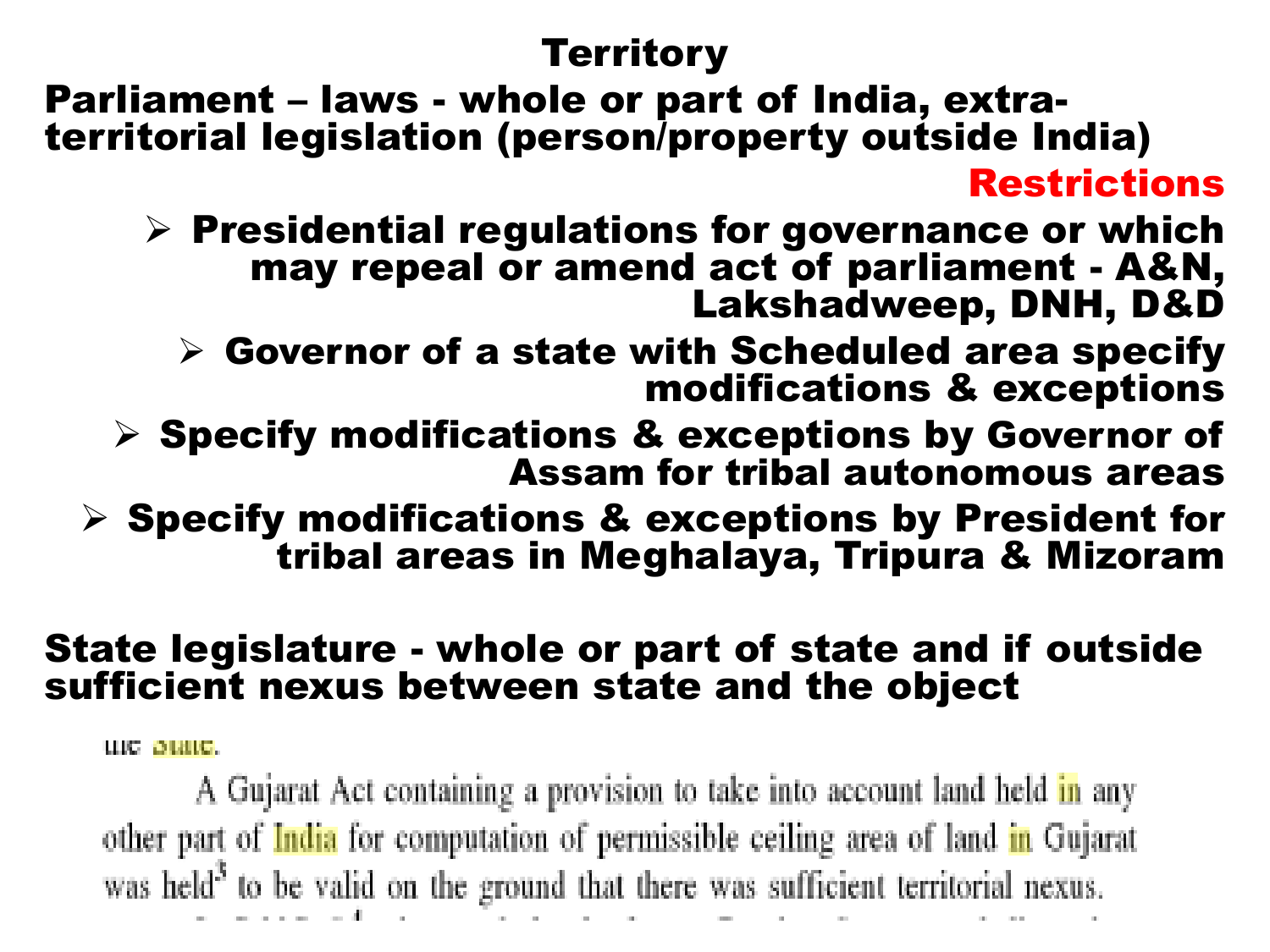```
Lists 
Union [97 \rightarrow 100 subjects]\rightarrowUniformity throughout country
state [66\rightarrow61] \rightarrow Matters of local & regional importance
& concurrent [47 \rightarrow 52] \rightarrow Uniformity desirable but not essential
                                                                  Concurrent
                                               Criminal & Civil procedure
                                                       Marriage & divorce
                                    Population control & family planning
                                                                 Electricity
                                                            Labour welfare
                                              Economic & social planning
                                                                      Drugs
                                                              \div Newspapers
                                                   Books & printing press
        ❖ 42<sup>nd</sup> amendment added 5 more education, forests, weights &
        measures, protection of wild life & constitution of courts except 
                                                          S.Court & H. Court
```
Residuary – Parliament including tax

Note: GoI, 1935 provide 3 fold classification & residuary powers to Governor General In US & Australia  $\rightarrow$  residuary to states & Canada  $\rightarrow$  residuary to Union

CCE-PDPU http://www.pdpu.ac.in/ VenkataKrishnan Source: Laxmikanth

FIFTH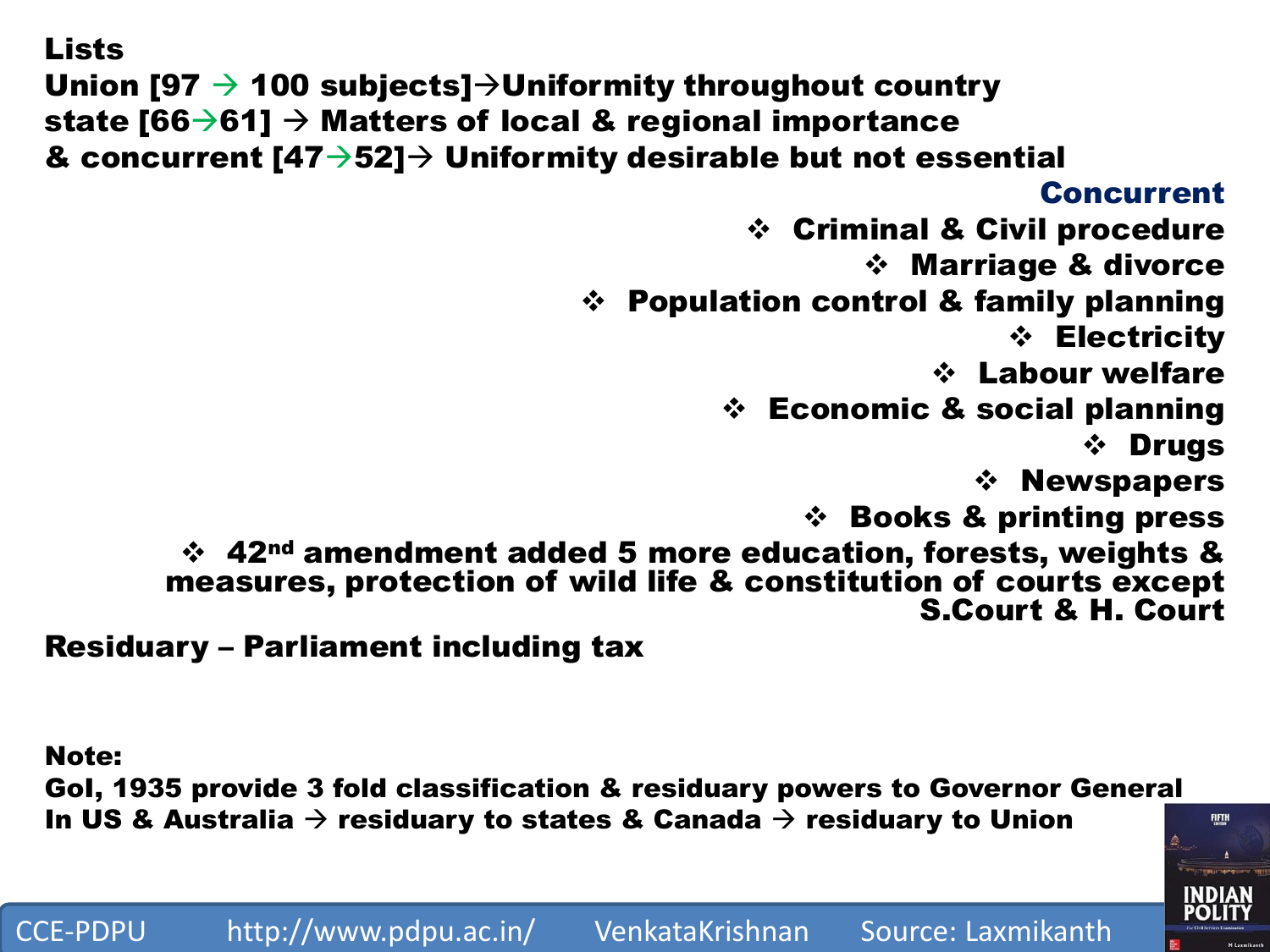### Conflict between Central & state law in the concurrent list

- $\triangleright$  Central law prevails
- $\triangleright$  If state law got Presidential assent after reservation it prevails…still parliament can override

### PARLIAMENTARY LEGISLATION IN THE STATE FIELD on 5 Extra Ordinary Circumstances

Art. 249 - Rajya Sabha passes resolution in the National Interest, 2/3rd members present & voting, remains in force for one year, can be renewed any number of times, but not exceeding 1 year at a time, does NOT restrict the power of state to make laws on the same matter

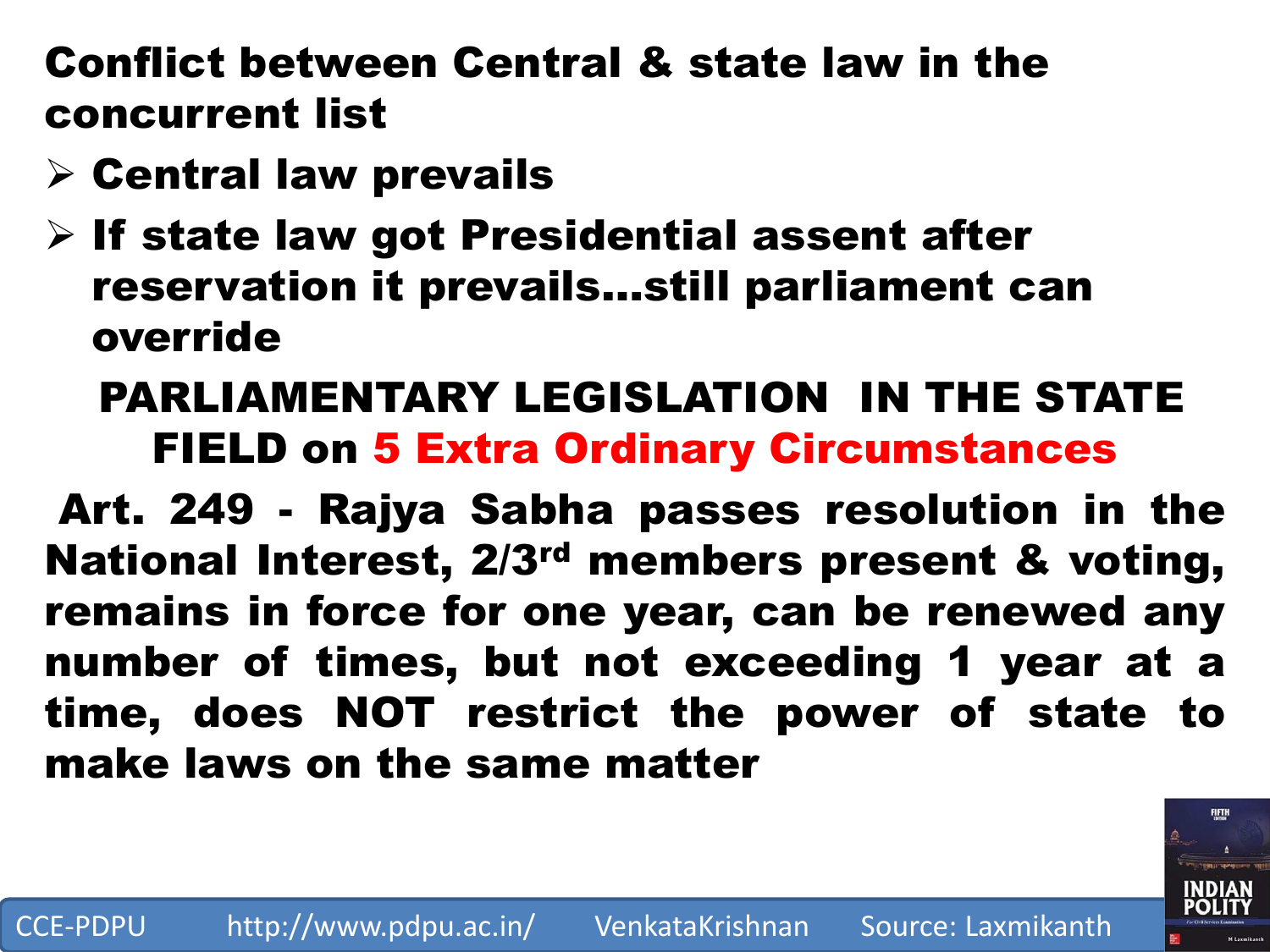Art. 250 - during national emergency, parliament can make laws in state list, inoperative after six months emergency ceased to operate, does NOT restrict the power of state to make laws on the same matter

Art. 252 – 2 or more states request by passing resolutions, applicable only to requested states, adoption by others possible, such laws amended/repealed by Parliament ONLY, examples: Prize competition Act 1955, wildlife Act 1972, Water Act 1974, Urban Land Act 1976, Transplantation of Human Organs Act 1994

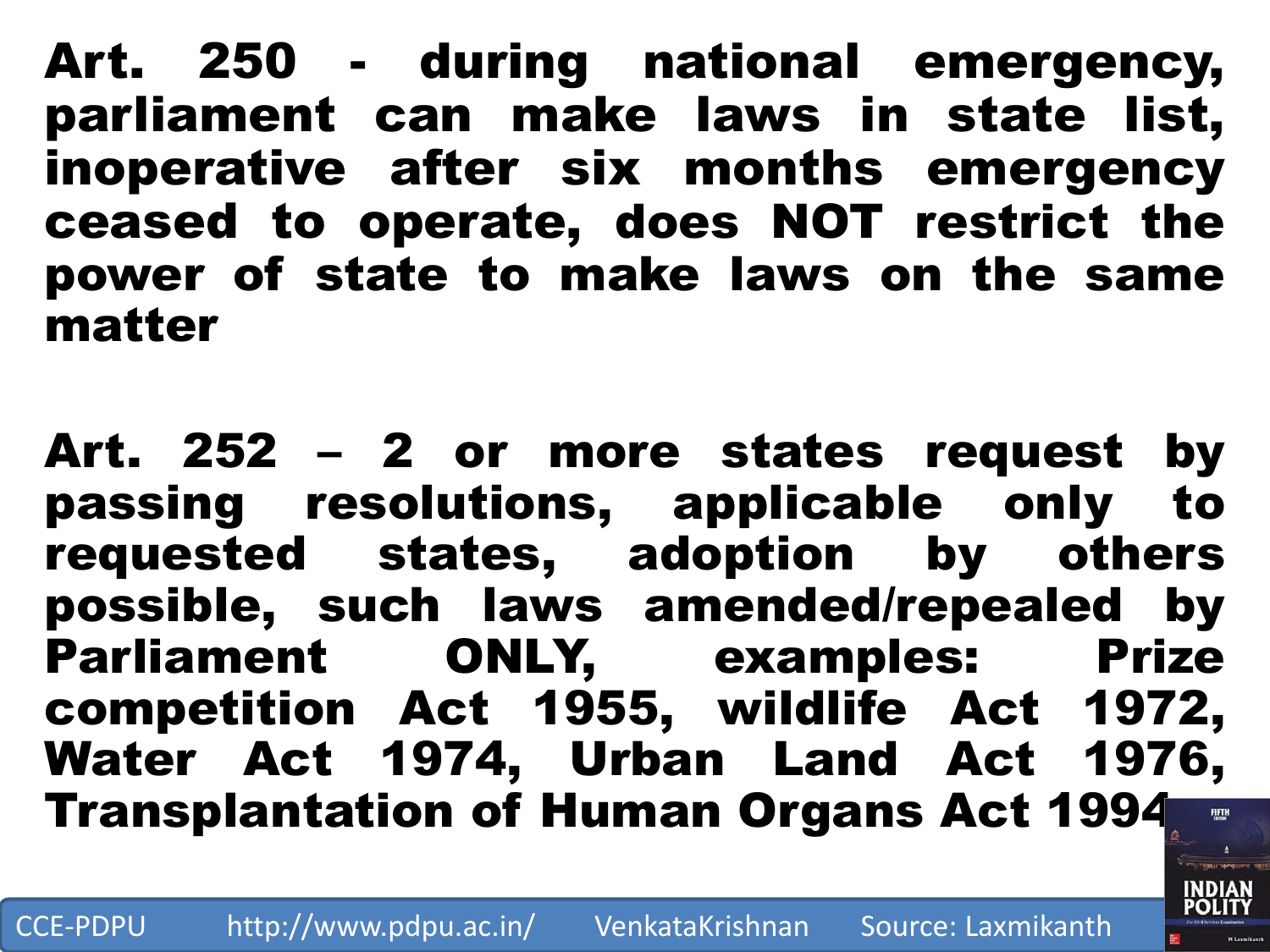#### Art. 253 – to implement international agreements Examples: UN Act 1947, Geneva Convention Act 1960, Anti-Hijacking Act 1982

Art. 356 – those laws continue to be operative even after the President's rule but, state repeal/alter/re-enact those laws after that rule

### CENTRE'S CONTROL OVER STATE LEGISLATION

- 1. Reservation of certain bills by Governor for Presidential consideration
- 2. Certain bills require prior Presidential sanction

CCE-PDPU http://www.pdpu.ac.in/ VenkataKrishnan Source: Laxmikanth

**3. President can direct to reserve money bills &** other financial bills during financial emergency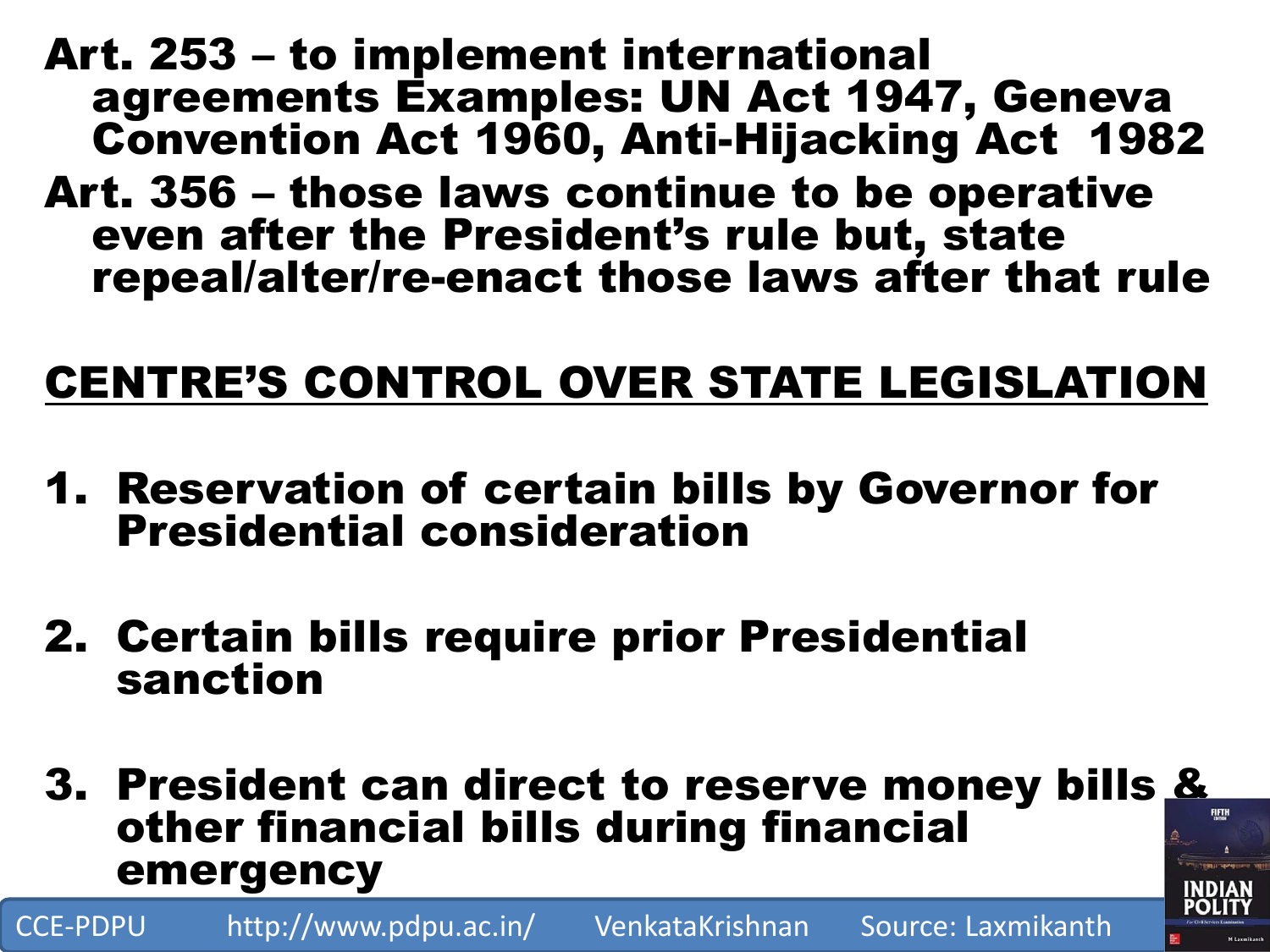#### Administrative Relations – 256 to 263, Part XI

Distribution of Executive Powers

 $\checkmark$  Centre – whole India, Parliament has exclusive legislative power [Union List]

 $\checkmark$ Sate – whole state, legislature has exclusive legislative power [State List]

 $\checkmark$  Concurrent List – the executive power with states except when a Constitutional provision or a parliamentary law specifically confers it on the Centre

Obligation of States & Centre – Art.256

2 restrictions on executive power of states – coercive nature of centre

 $\triangleright$  States to comply with Parliamentary laws

 $\triangleright$  Not to impede or prejudice the executive power of Centre in the state

Art. 365 - Failure of comply by state with Centre's direction-President rule under 356

Centre's direction to the states in the exercise of its executive power

 $\div$ In the matter of construction &maintenance of means of communication by the state

Protection of railways

Adequate facility for primary stage mother-tongue instruction to linguistic minority

*<b>☆STs welfare schemes* 

CCE-PDPU http://www.pdpu.ac.in/ VenkataKrishnan Source: Laxmikanth

FIFTH

**INDIAN<br>POLITY**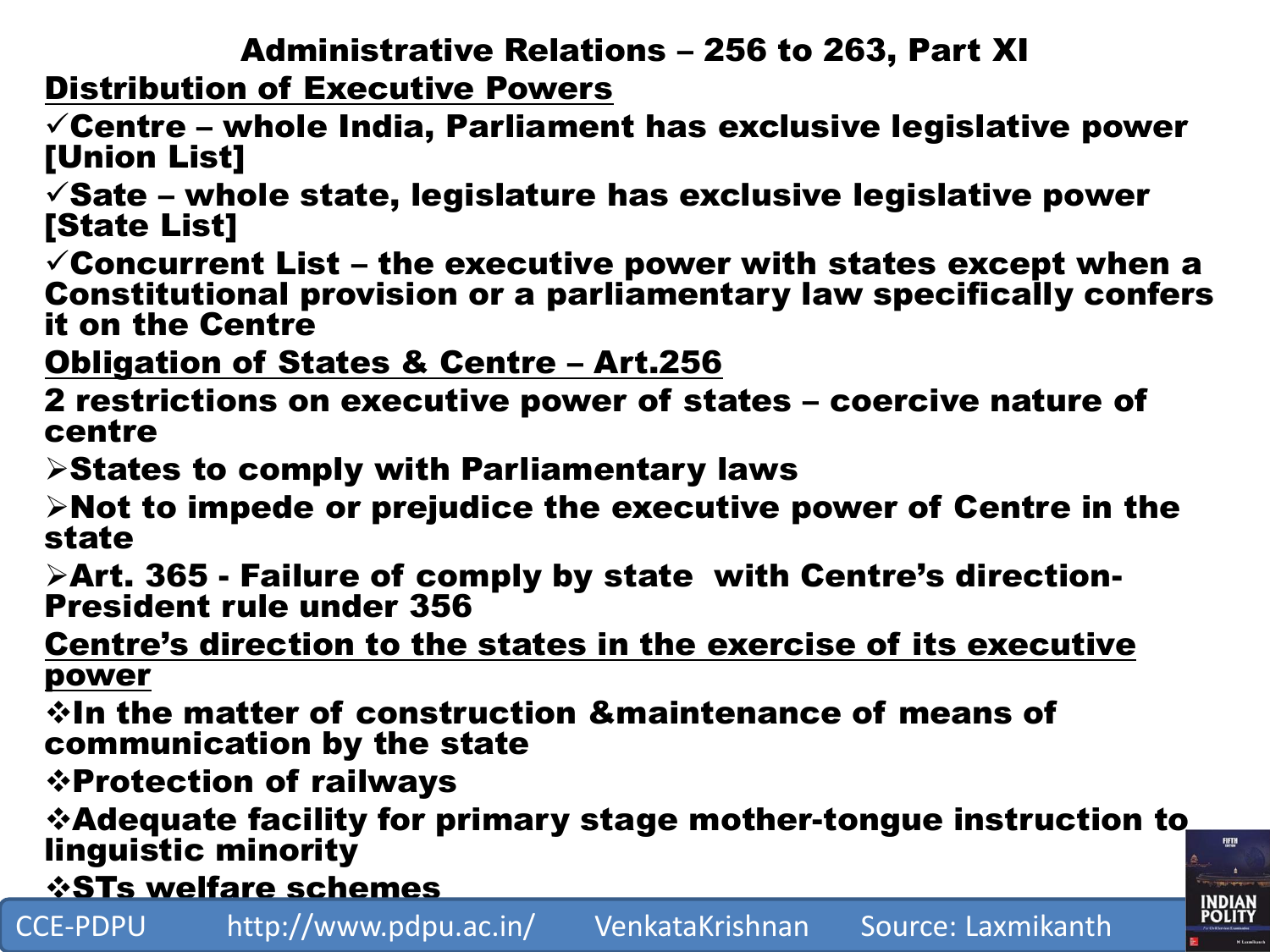Mutual Delegation of Functions [Conditional or Unconditional] – distribution of legislative powers rigid, so as executive power…Constitution provides for intergovernment delegation

 $\checkmark$  President with the consent of the state

 $\checkmark$  Governor of state with the consent of the central government

Note: WITHOUT consent Parliament can delegate a duty to state in the Union List

#### Cooperation between Centre and States

- 1. Art. 262. Parliament's role in inter state river valley
- 2. Art. 263. President can establish inter-state council for common interest. Established in 1990
- 3. Full faith & credit to public acts, records & judicial proceedings of the Centre & every state
- 4. Parliament can appoint an authority relating to freedom of trade, commerce and intercourse, NO such authority appointed so far

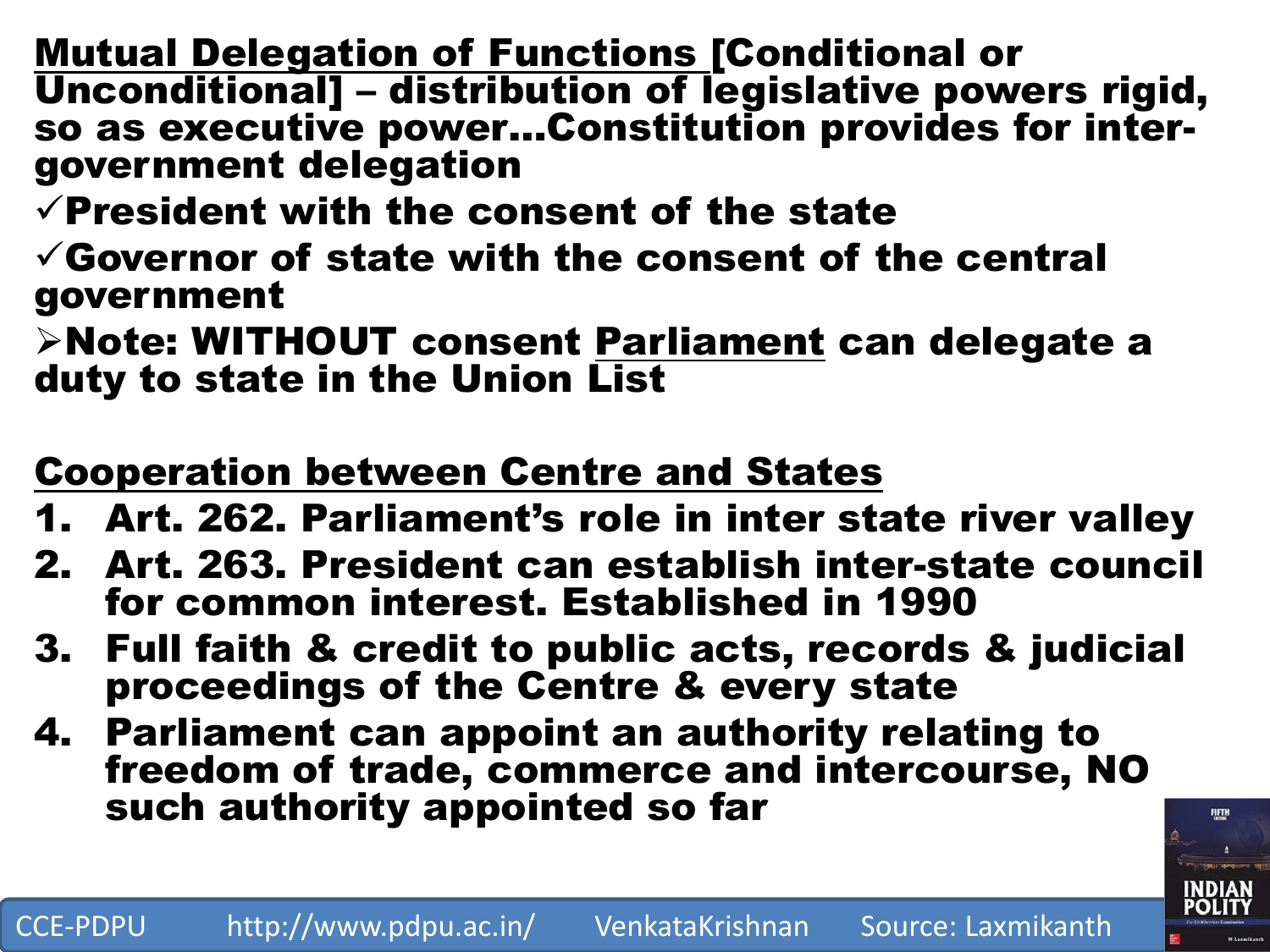## All-India Services

Occupy & serve in top positions both in Centre & states by turns, but recruited & trained by centre, controlled by both, they help in

- $\checkmark$  high standard of administration
- $\checkmark$  uniformity in administration
- $\checkmark$  cooperation & joint action
- Public Service Commission
- SPSC Chairman & members appointment by Governor but removal President
- Parliament can establish JPSC on states request but, Chairman & members appointment by President

UPSC can serve the needs of state on request by its Governor but with approval of **President** 

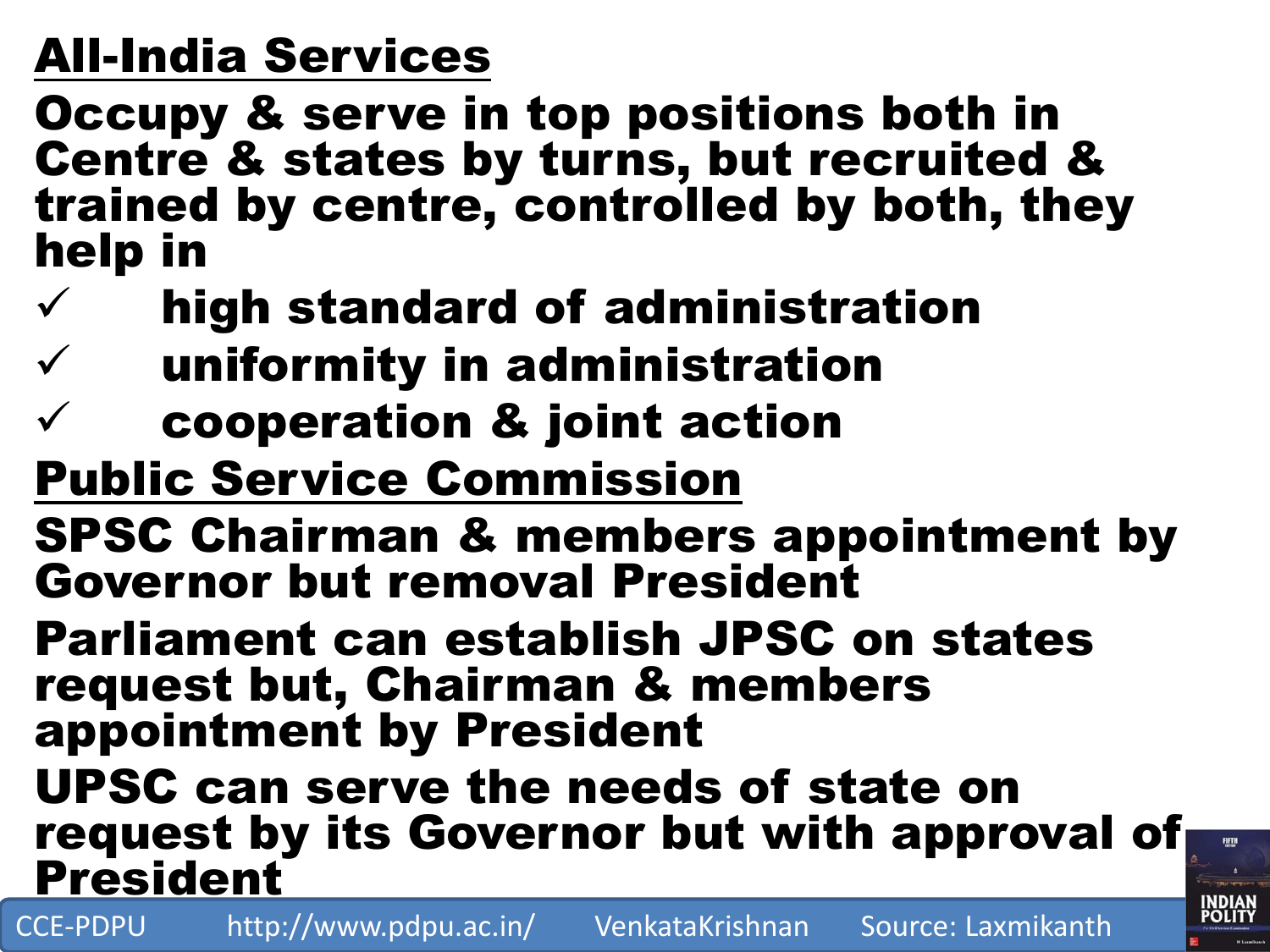## Judicial Relations

Integrated Judiciary

Judges of a state high court – NJC, President Parliament can establish High Court for 2 or more states

# Relations During Emergencies

Art. 352 Centre directs state on ANY matter Art. 356 President assumes state government's functions/Governor's powers Art. 360 Centre directs states to observe canons of financial propriety & President directs states financial actions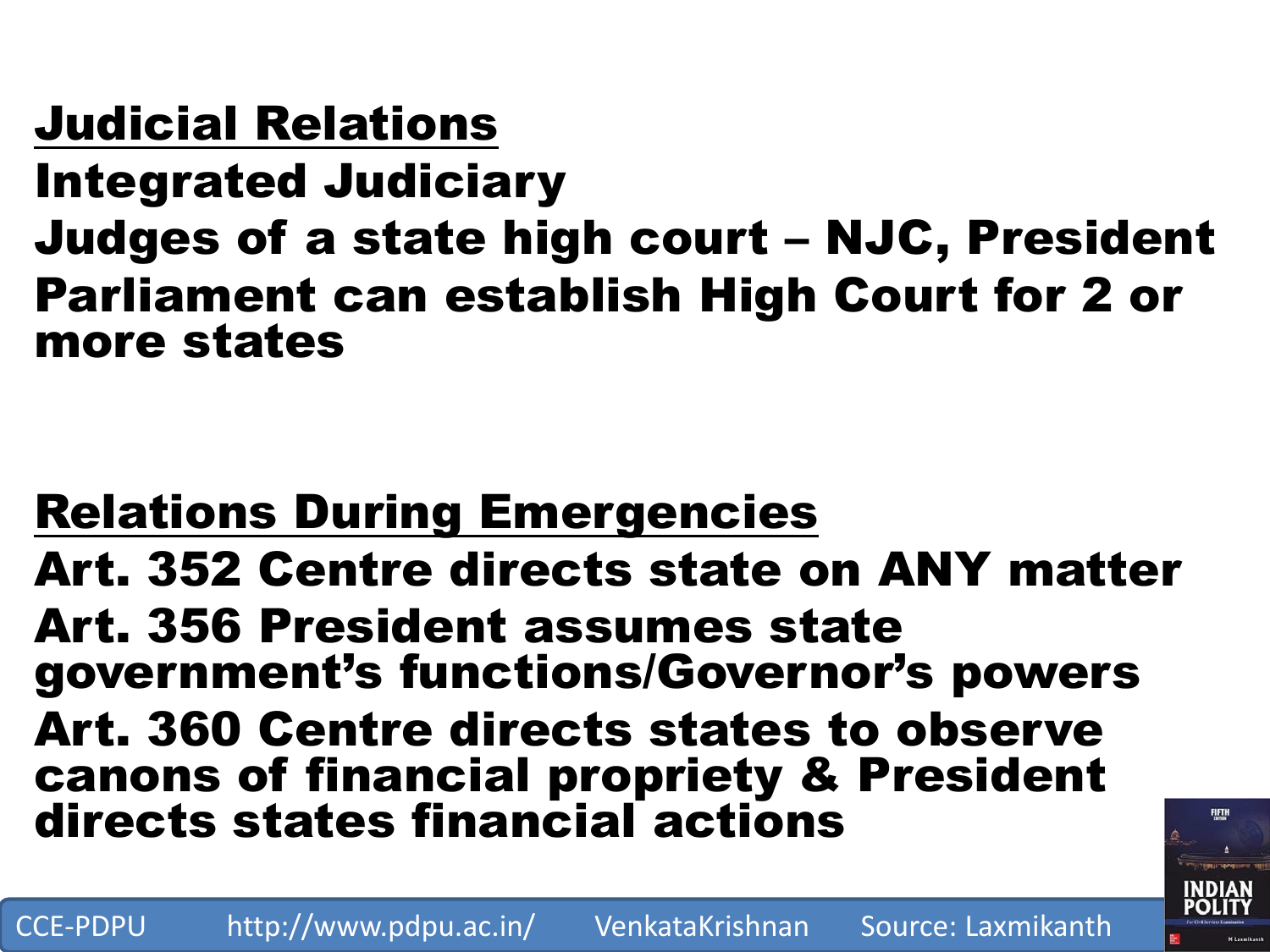## Other Provisions

Art. 355 a. Centre to protect states against external aggression & internal disturbance

- Art. 355 b. Centre to ensure state administration in accordance with Constitution
- Governor An agent of Centre reporting to **Centre**
- State Election Commissioner removal by President
- Extra-Constitutional Devices

Advisory/Policy Making bodies: NITI Aayog, NIC, Zonal Councils, NEC, Central Council on Health, Central Council on Local Gov., Central Council on I.Medicine, Central Council of Homeopathy, Central Family Welfare Council, Transport Development Council, UGC and so on Conferences: Governors, CMs, CSs, DGPs,CJoH, FIETH

VCs, Home/Law Ministers…

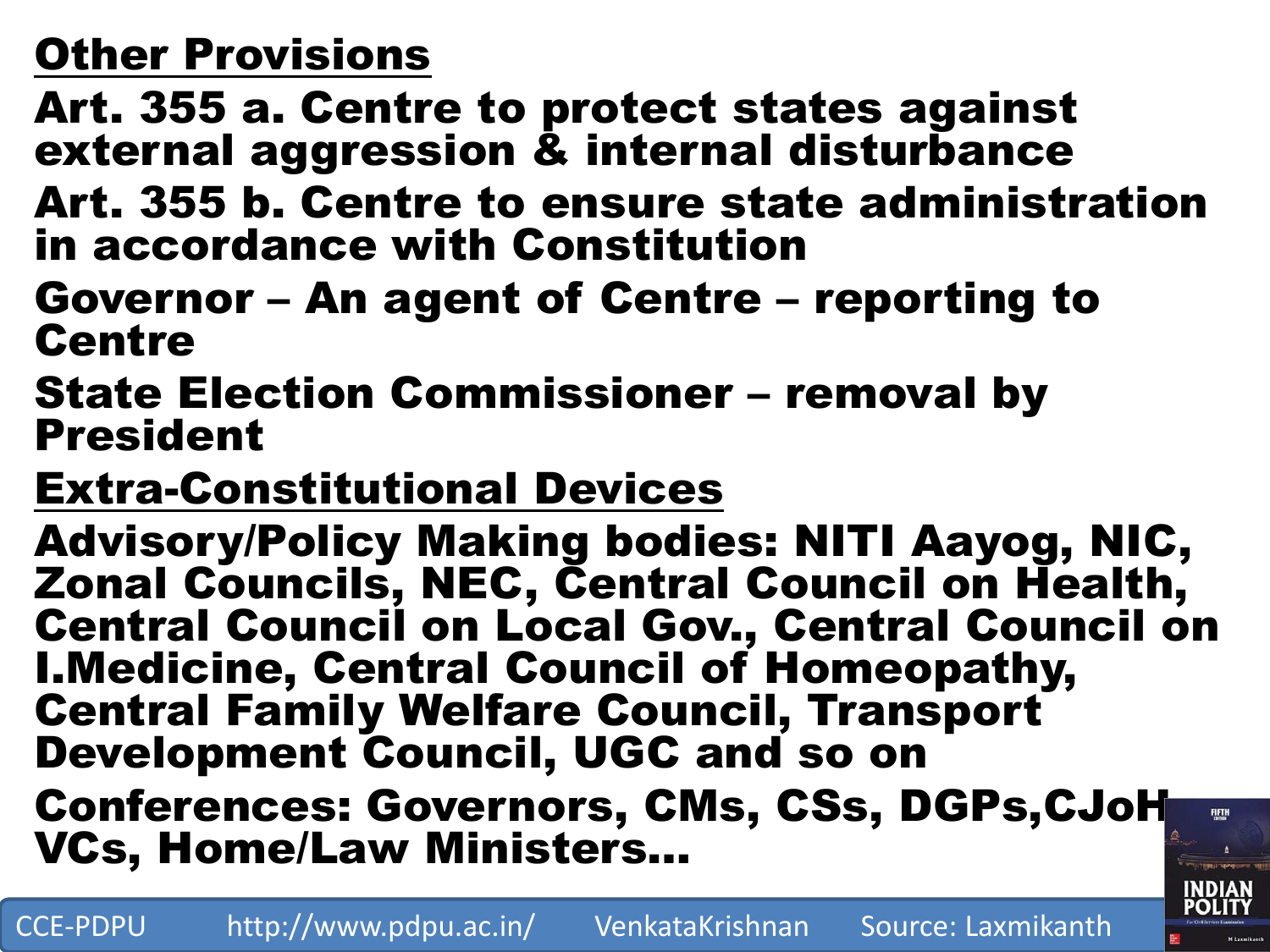# FINANCIAL RELATIONS – Art. 268 to 293, part XII

- Allocation of Taxing Powers
- Parliament Union List 15
- State Legislature State List 20
- Parliament & State Legislature 3 related to vehicles, stamp duties & fees
- Residuary items Parliament taxes like gift, wealth & expenditure

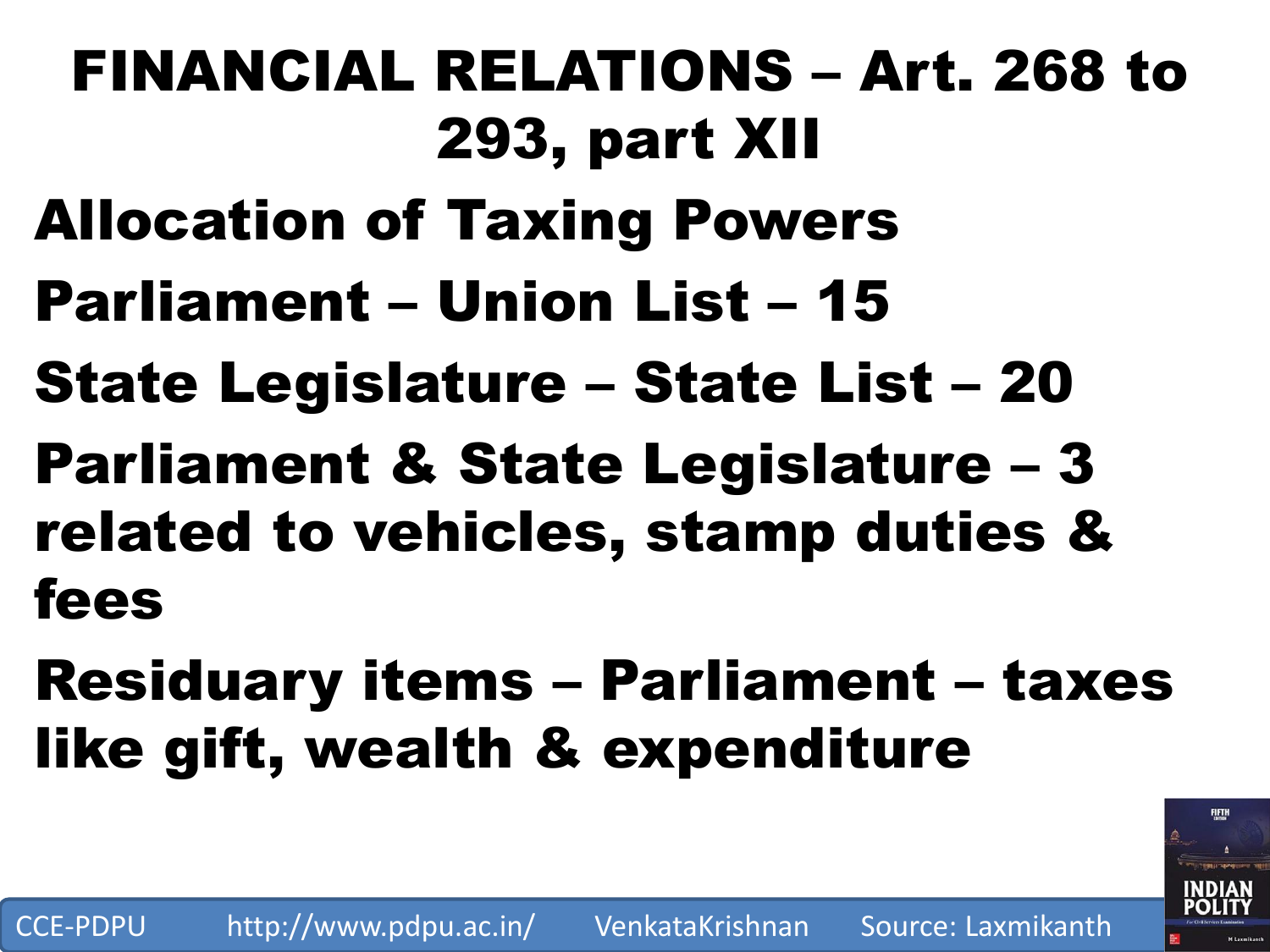Constitutional restrictions on taxing powers of the states

Taxes on professions, trade…by state but the limit 2,500/annum

oSales tax restrictions…

ooutside state : NO

osale or purchase in the course of import/export : NO

o sale or purchase in the course of in inter-state trade & commerce: NO

ogoods declared by Parliament to be of special importance: restrictions

Tax on consumption/sale of electricity…yes, but consumed/sold to Centre or railways NO

Tax on water/electricity on an authority established by parliament for develop inter state river valley… yes…but after presidential consideration

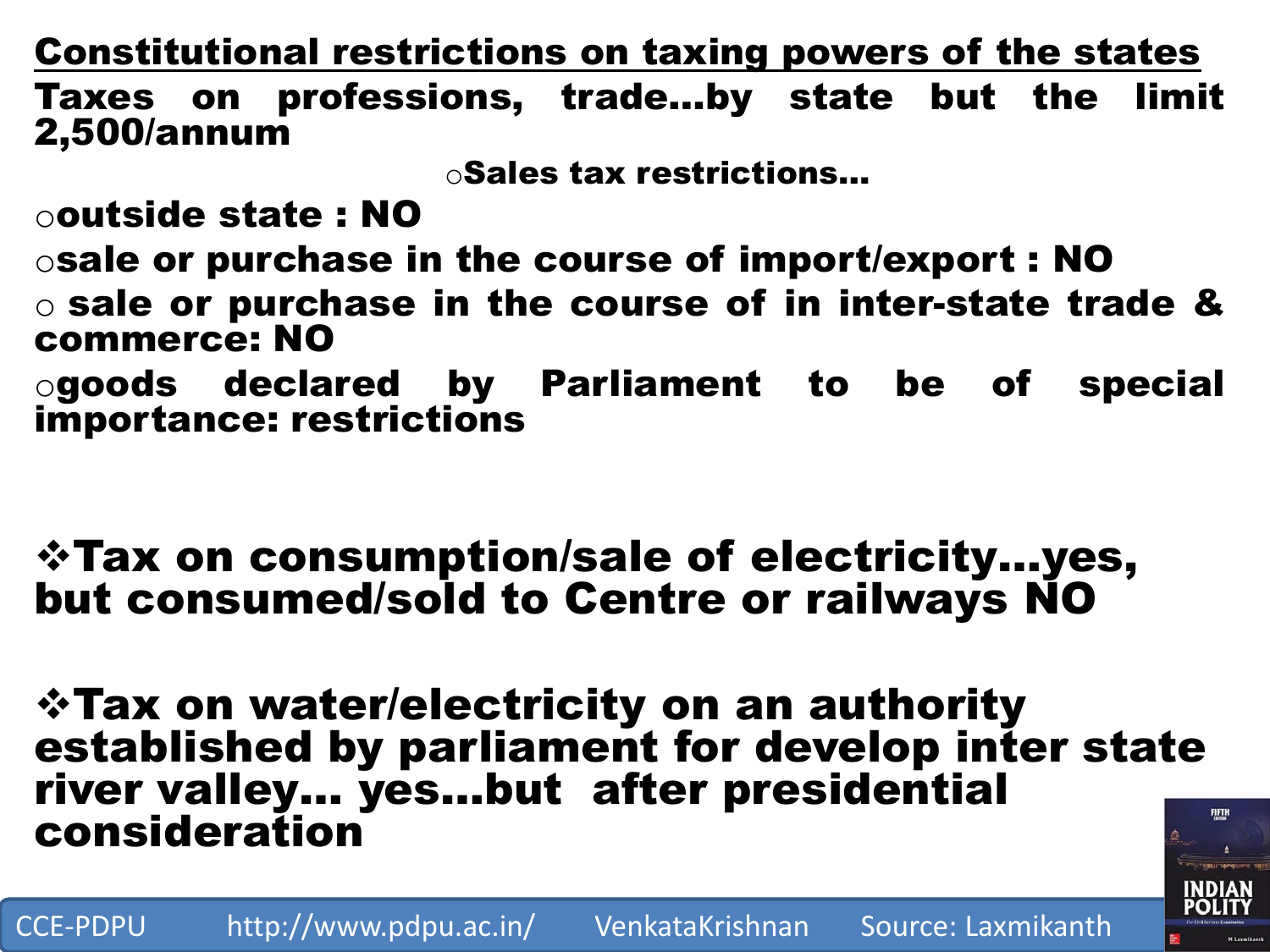Distribution of Tax Revenue 80th Amendment brought several central taxes and duties like Corporation Tax & Customs Duties at par with income tax

88th Amendment added Art.268-A

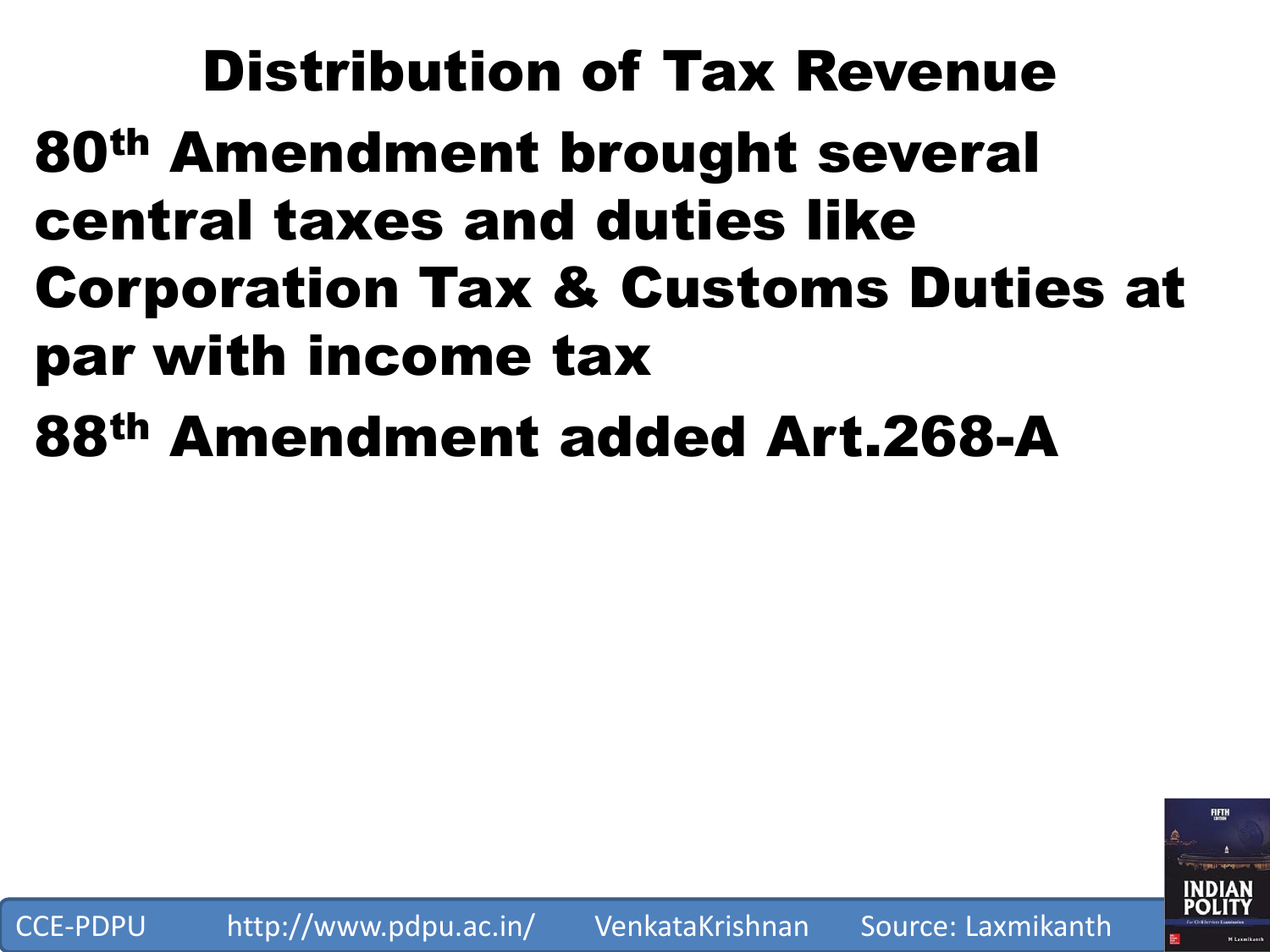|                         | <b>Centre</b>                                  | <b>State</b>                        |
|-------------------------|------------------------------------------------|-------------------------------------|
| <b>Levied [L]</b>       | Art 268, Art 268 A,<br><b>Art 269, Art 270</b> | state list items                    |
| <b>Collected [C]</b>    | 268 A, Art 269, Art<br>270                     | Art 268, 268 A,<br>state list items |
| <b>Appropriated [A]</b> | 268 A                                          | Art 268, 268 A                      |
| <b>Assigned [As]</b>    |                                                | <b>Art 269</b>                      |
| <b>Distributed [D]</b>  | <b>Art 270</b>                                 | <b>Art 270</b>                      |
| <b>Proceeds</b>         | 271                                            |                                     |
| <b>Retained</b>         |                                                | state list items                    |

Art. 268 - Stamp Duties on…, Excise Duties on 2 items

Art. 268A – Service Tax Art. 269 – taxes related to inter-state trade or commerce

Art. 270 – Union List related

Art 271 - Surcharges in Art. 269 & 270

state list items – 20/11 items

|             | <b>Centre</b>         | state |
|-------------|-----------------------|-------|
| 268         |                       | C, A  |
| <b>268A</b> | L, C, A               | C, A  |
| 269         | L, C                  | As    |
| 270         | <b>L, C, D</b>        | D     |
| 271         | Surcharges on 269,270 |       |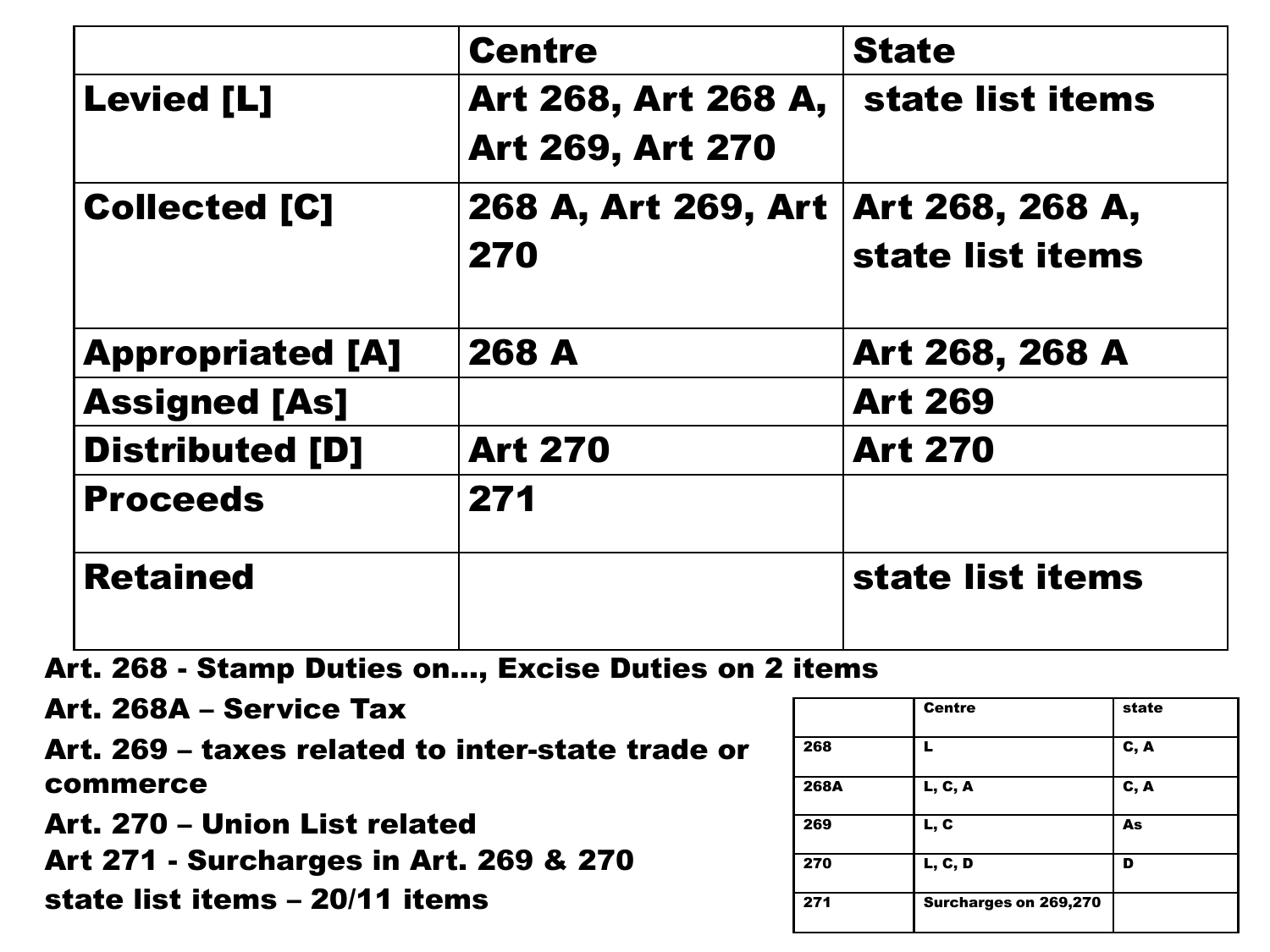# Distribution of Non-tax Revenue for Centre & states: items in their respective list



---------------------------------------------------------------

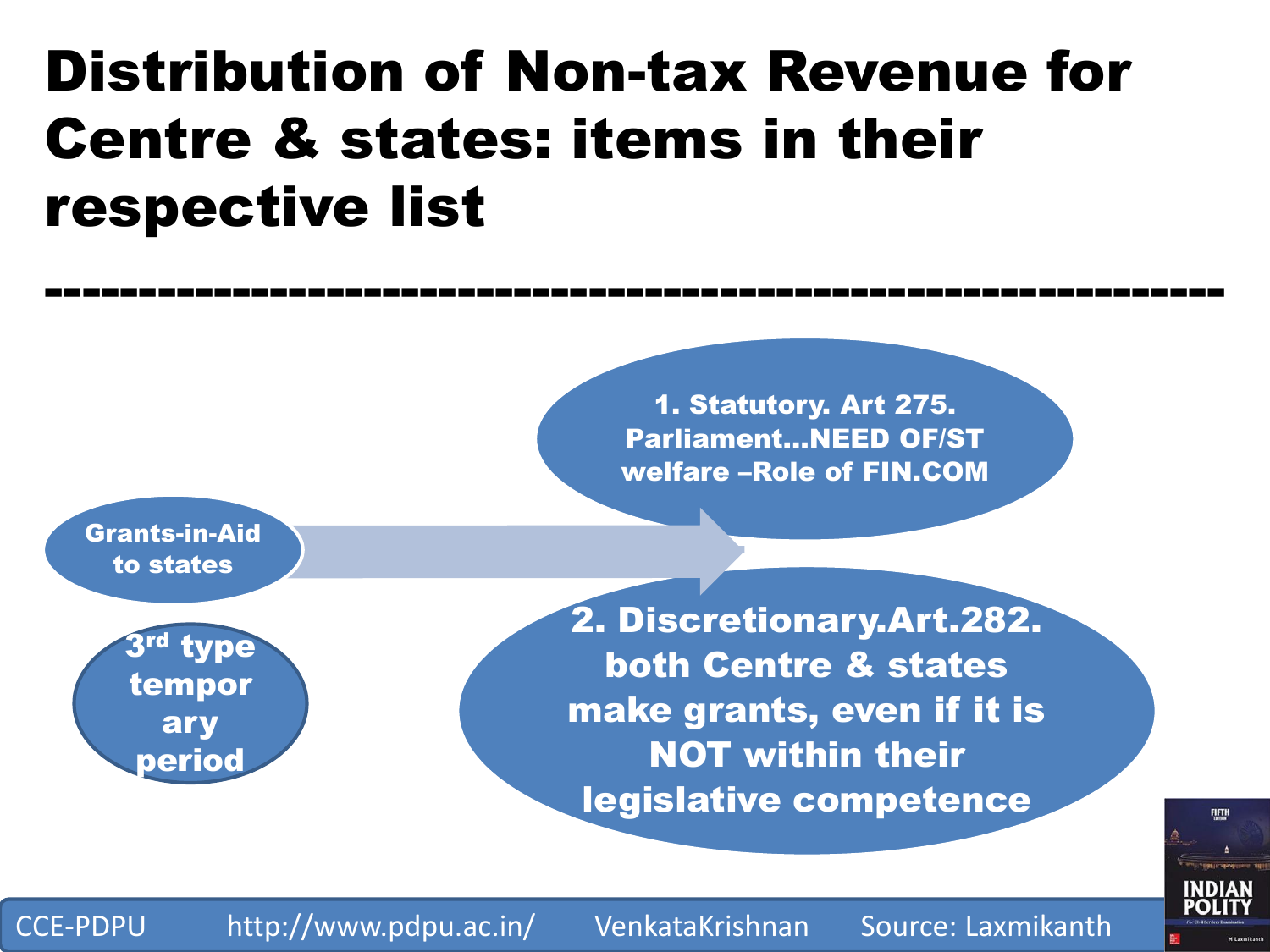### Protection of states interests in financial matters

- Certain bills require President's recommendation
- 1. imposing/varying tax in which states are interested
- 2. varying the meaning of 'agricultural income'
- 3. impose any surcharge

??????

### Borrowing

#### Centre  $\rightarrow$  within India or outside, but limit fix by Parliament, NO such law or limit, make loans/guarantees to/for state

#### State  $\rightarrow$  within India, but limit fix by legislature, with Centre's consent raise loans if outstanding loan already

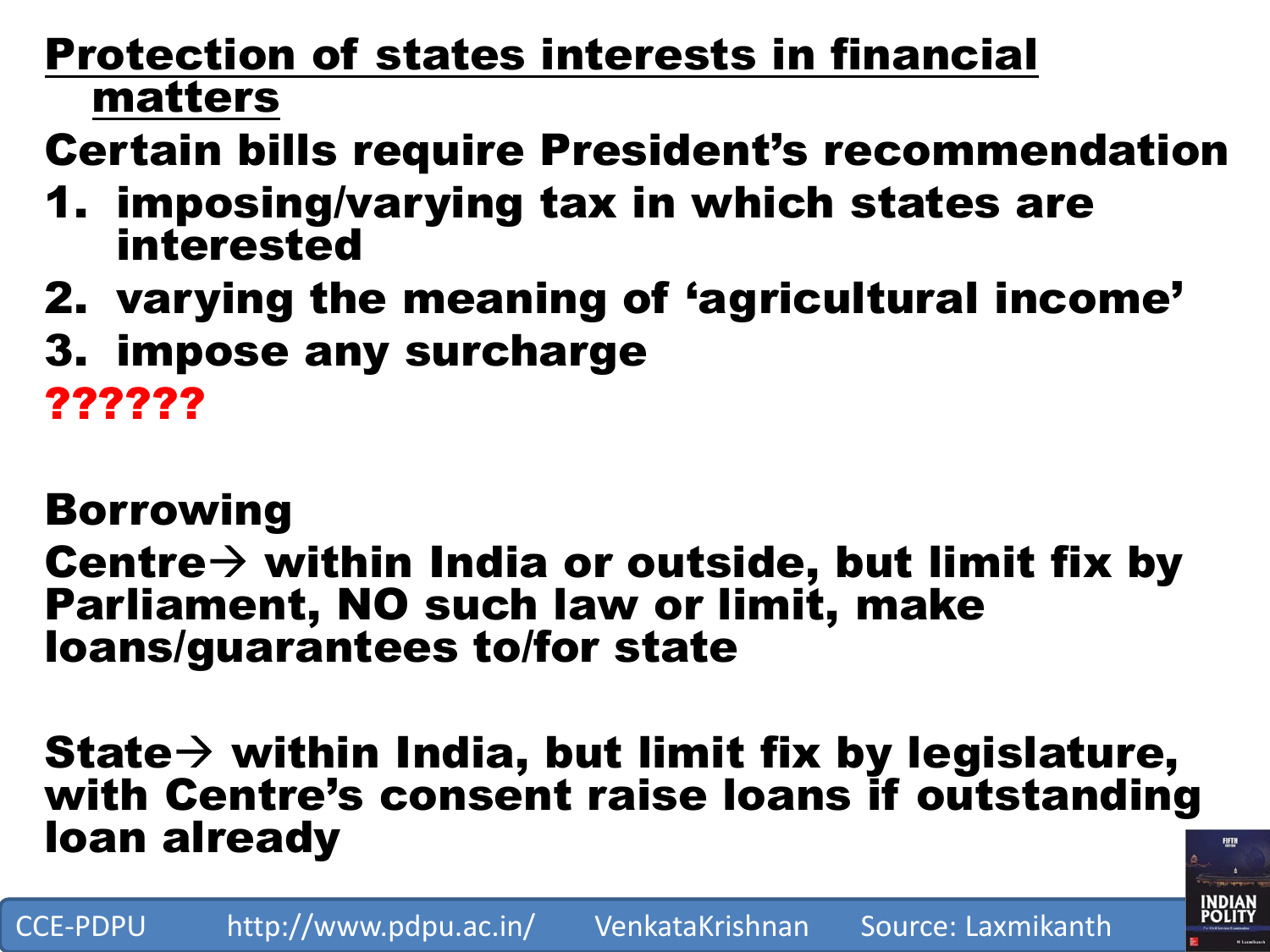## INTER-GOVERNMENTAL TAX IMMUNITIES

Exemption of Central property from state taxation

- $\checkmark$  Parliament empowered to remove this ban
- $\checkmark$  Property may be used for commercial/sovereign purposes
- $\checkmark$  Corporations/Companies (a separate legal entity) created by Centre NOT immune
- Exemption of State property or income from Central taxation
- $\checkmark$  Property may be used for commercial/sovereign purposes
- $\checkmark$  If Parliament provides state's commercial function may be taxed
- $\checkmark$  Centre tax property or income of local authorities
- $\checkmark$  Corporations/Companies (a separate legal entity) created by state NOT immune

#### $\triangleright$ S. Court's advisory jurisdiction excise/customs applicable to state

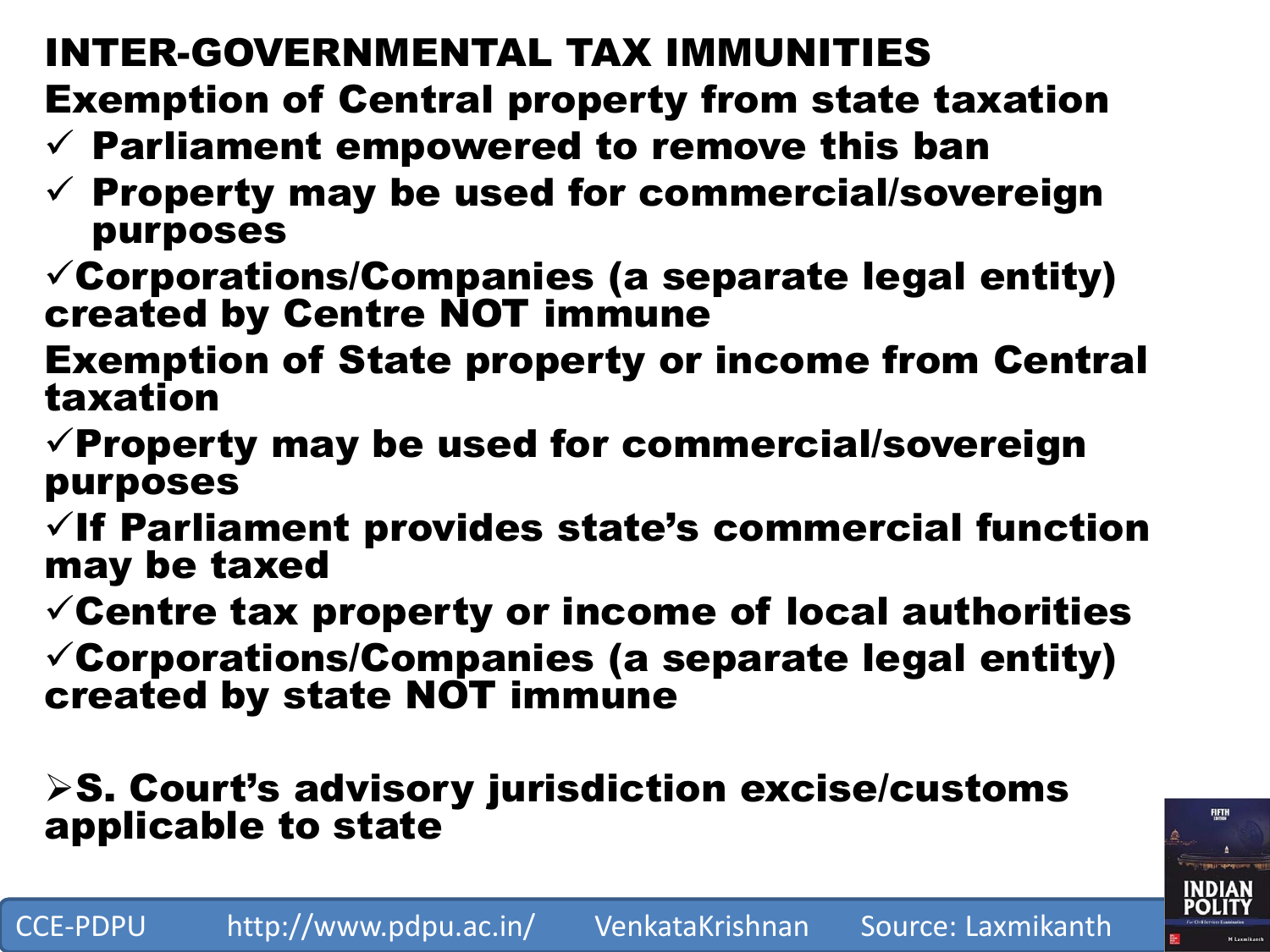Trends in Centre-State relations Till 1967 – smooth

- After that changed political scenario non-Congress (states) Vs. Congress (Centre)
	- Tension Areas in Centre-state relations
- Governor's appointment/dismissal/role
- $\Box$  President's Rule for partisan interests
- Central forces deployment
- Reservation of bills
- Discrimination in financial allocation to states
- $\square$  Sharing of finances
- Management of All India Services
- $\Box$  Use of electronic media for political purposes
- Appointment of enquiry commissions against **CMs**
- $\Box$  Encroachment on the state list

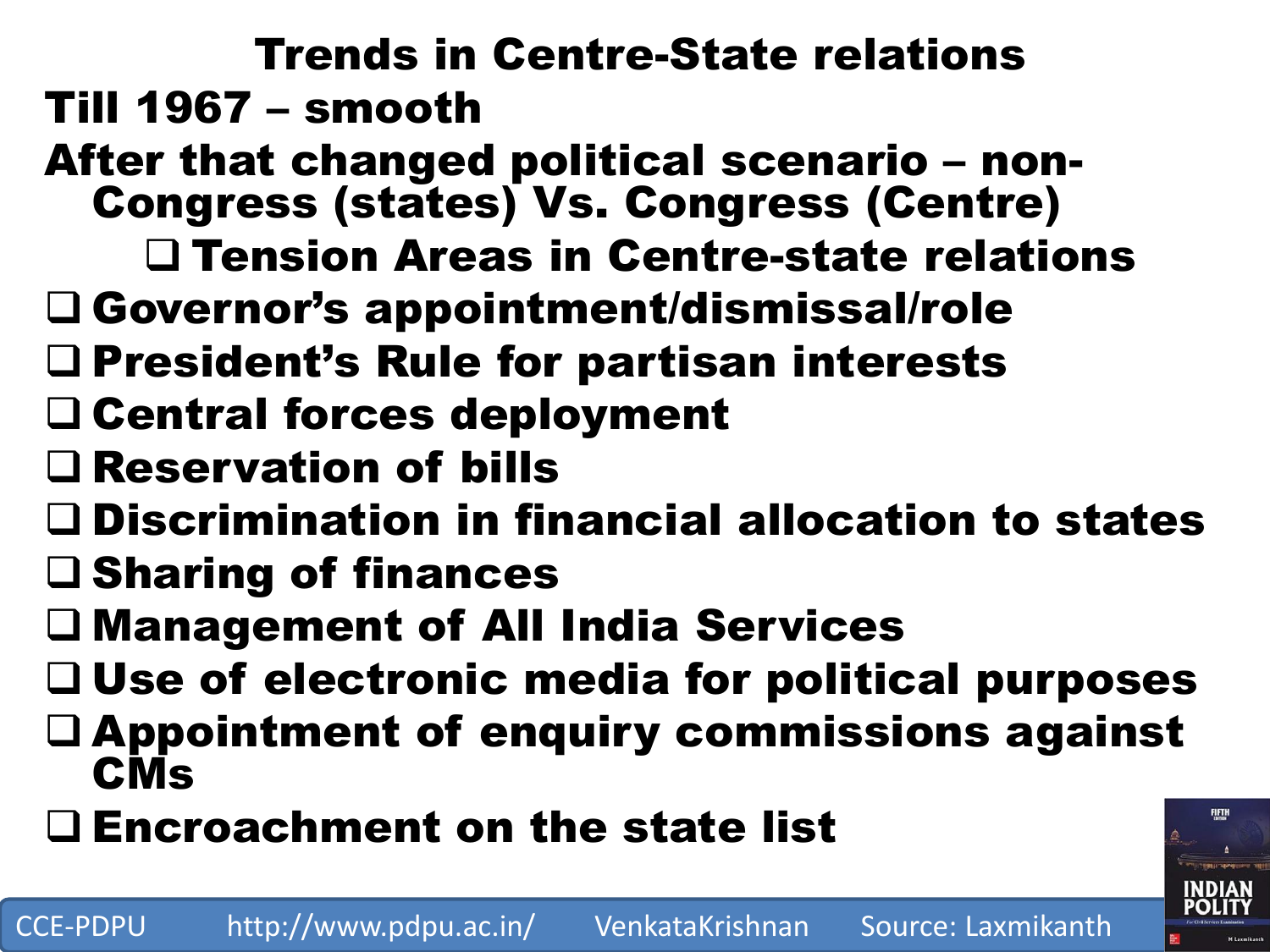# Commissions/Initiatives related to Centre-state relations

1966 – ARsC – Chaired by M.Desai later Hanumanthayya, constituted study team under MC Setalvad, 22 recommendations

- Establishment of Inter-State council
- Non-partisan governor
- $\checkmark$  Delegation of power to states
- $\checkmark$  More financial resources to states
- Deployment of central forces on request of state or otherwise
- **≻NO action by GOV. on ARC**

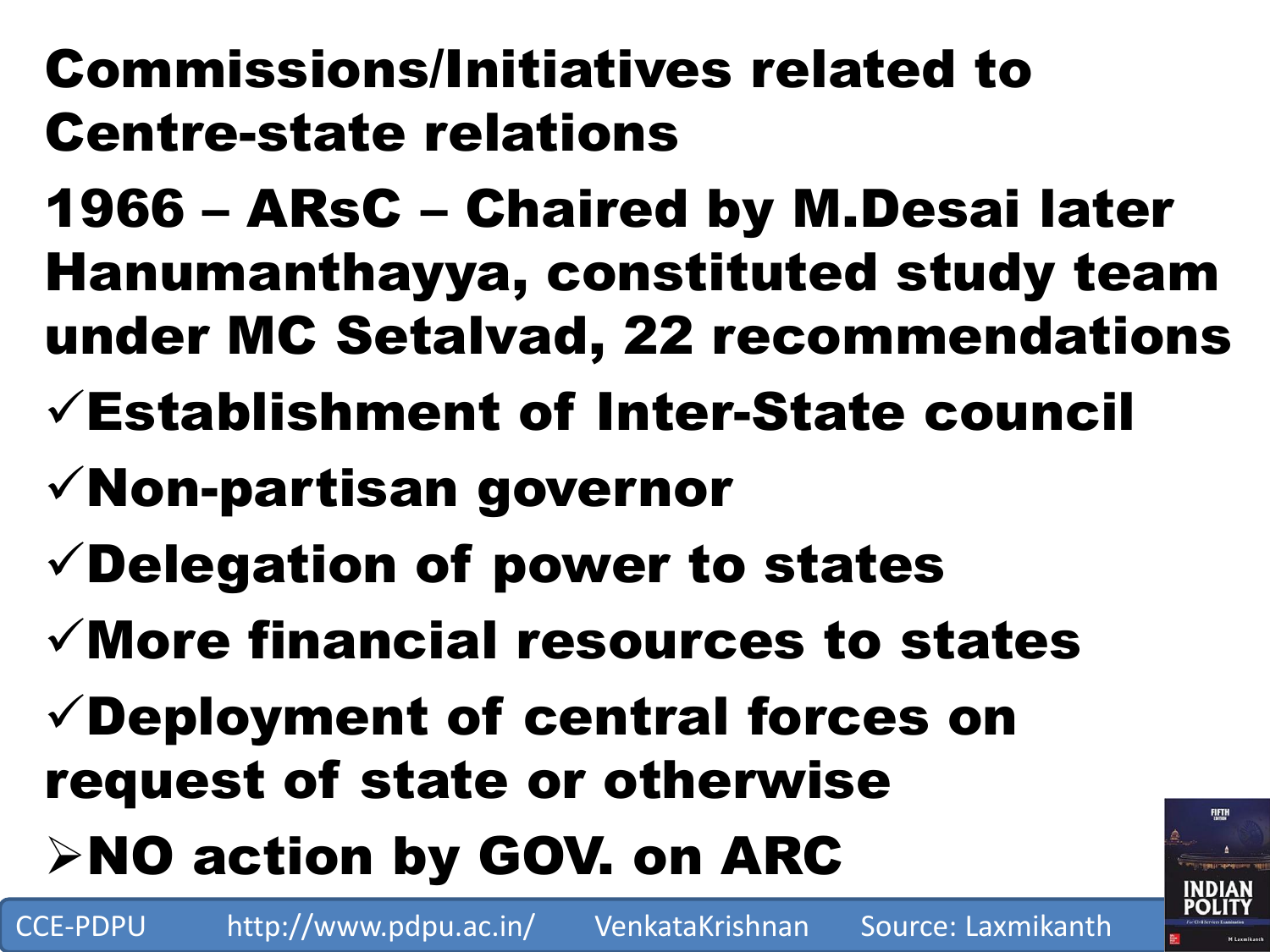# 1969 – Tamil Nadu Gov. (DMK) – Rajamannar Committee

- $\checkmark$  Setting of Inter-State council
- $\checkmark$  Permanency of Finance Commission
- $\checkmark$  Disbandment of Planning Commission
- Omission of President's rule
- $\checkmark$  Residuary power to states
- Abolition of AISs
- **> Centre Gov. ignored**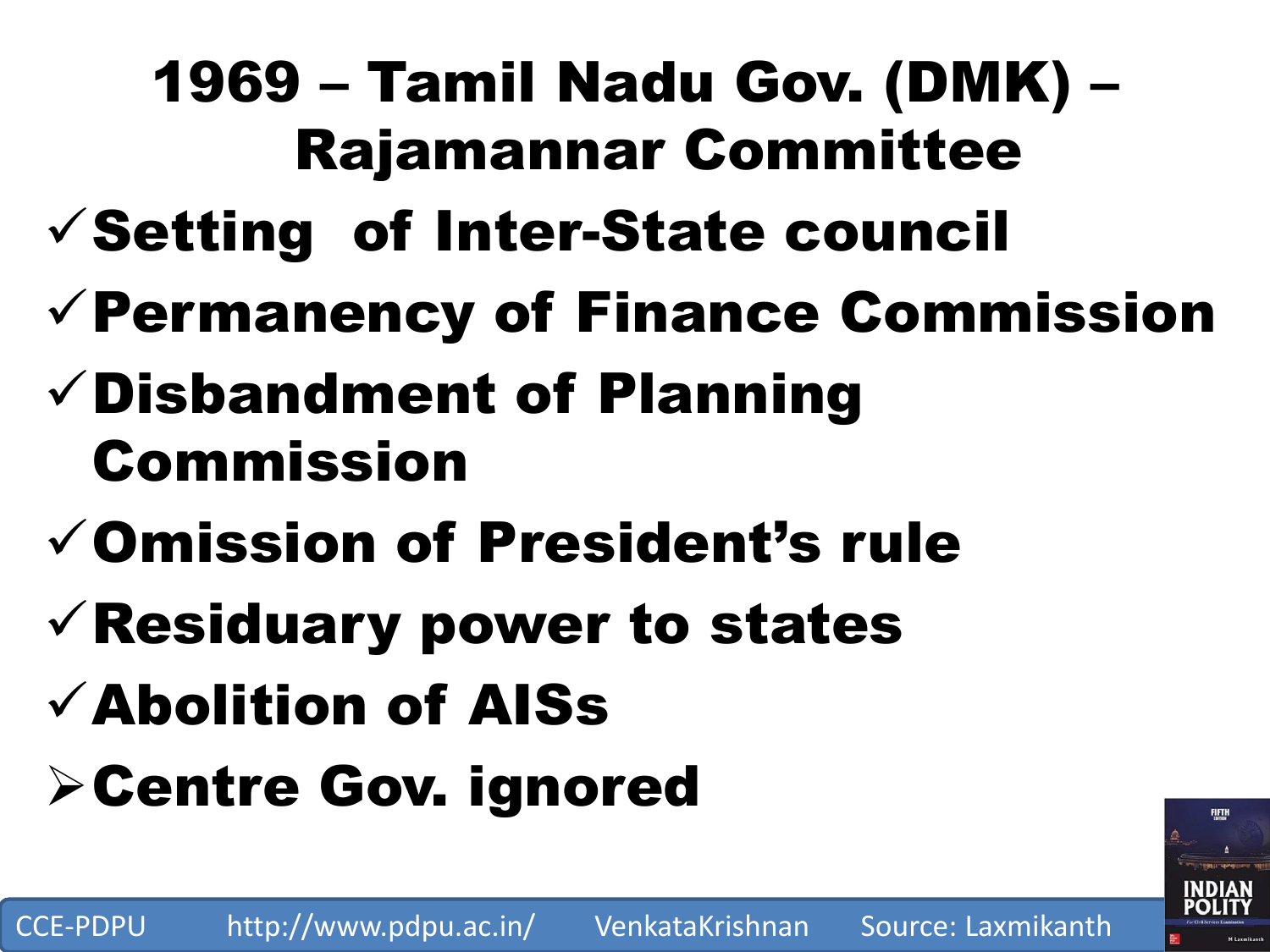1973 – Anadhpur Sahib Resolution – Akali Dal

- $\checkmark$  Both political & religious demands
- $\checkmark$  Residuary power to states
- $\checkmark$  Equal authority & representation to all states

1977 West Bengal Gov. memorandum

- $\checkmark$  'Union' to be replaced by 'Federal' in constitution
- $\checkmark$  Residuary power to states
- $\sqrt{P}$ residential Rule & Financial emergency to be repealed
- $\checkmark$  Consent from state for state reorganisation
- $\sqrt{}$ Rajya sabha = Lok Sabha
- $\sqrt{75\%}$  revenue to state
- $\checkmark$ Abolition of AISs

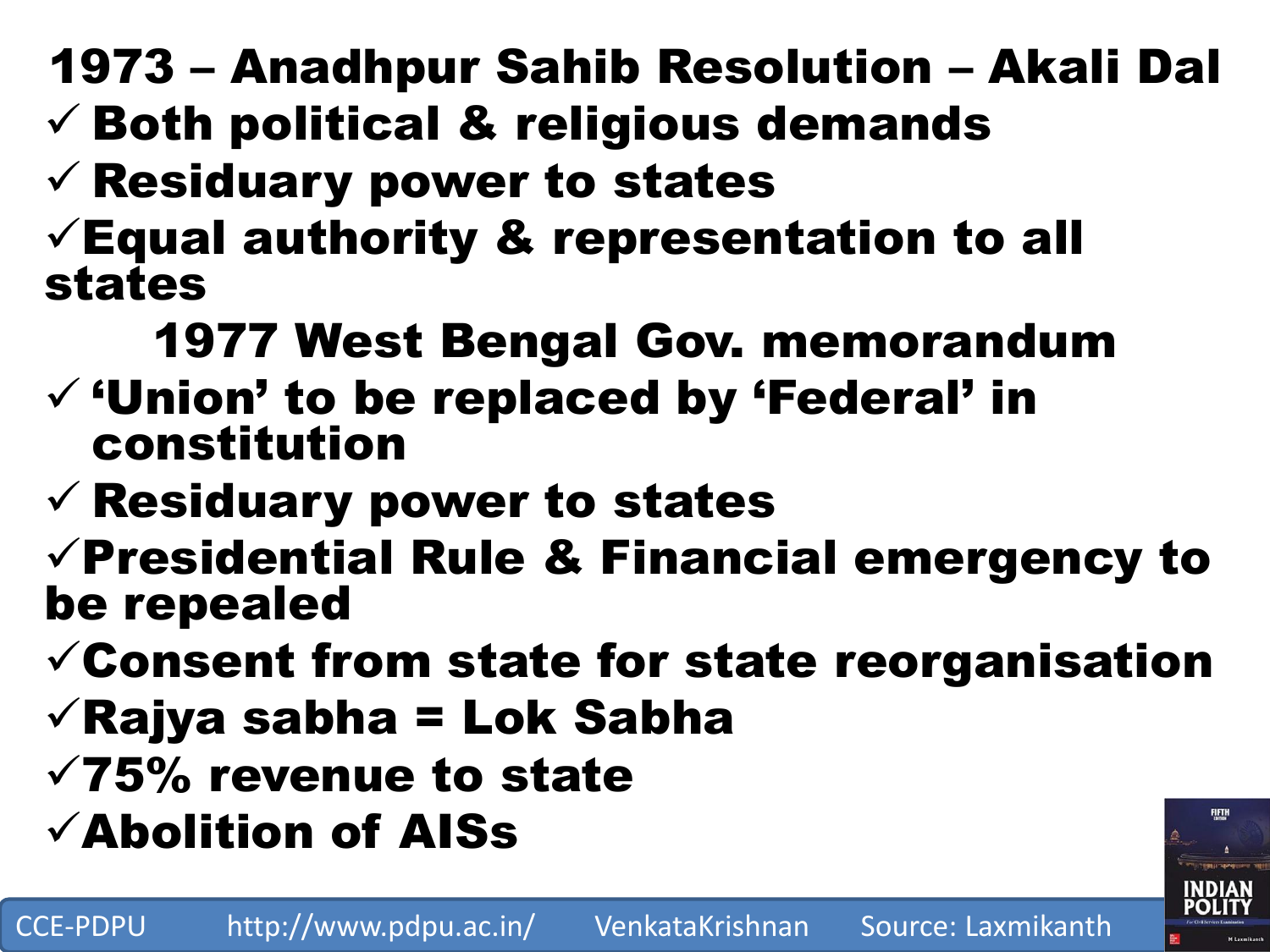## 1983 - SARKARIA COMMISSION – Central Gov. appointed - 3 members : RS Sarkaria, B. Sivaraman & SR Sen

- Did NOT favour structural changes in constitution but functional/operational aspects – 247 recommendations
- Permanent Inter-State Council called Inter-Governmental Council
- $\checkmark$  President Rule sparingly
- $\checkmark$  AISs to be strengthened &more such services
- Residuary Power in Concurrent List but Residuary Power of taxation in Parliament

## $\checkmark$  Withhold of assent by President to be communicated to state



FIFTH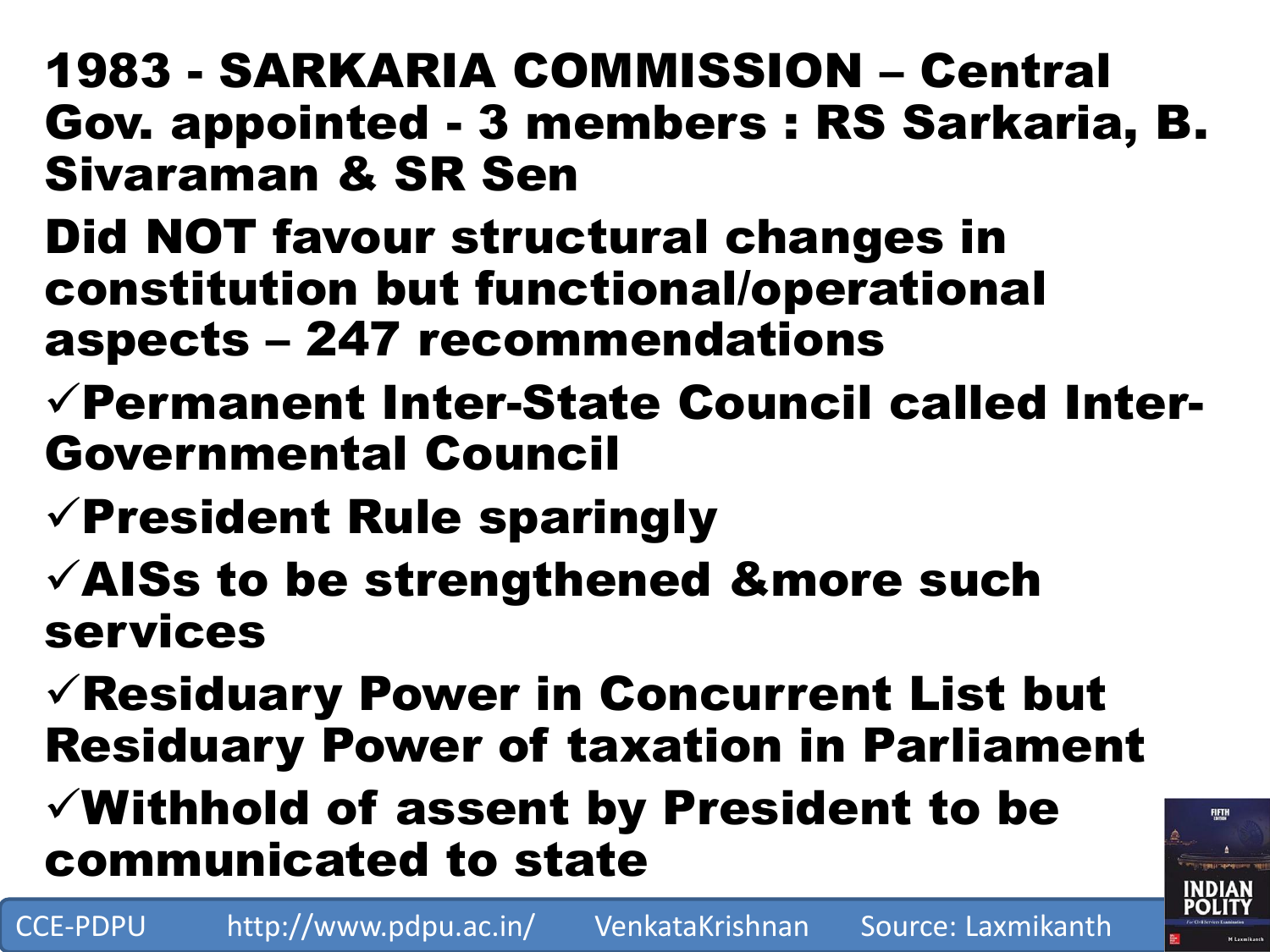- $\checkmark$  NDC to NEDC
- $\checkmark$  Zonal council reactivation

 $\checkmark$  Centre should consult states before making a law in the concurrent list

 $\checkmark$ CM consultation before Governor's appointment part of constitution

 $\checkmark$ Sharing corporate tax with states

 $\checkmark$  Council of Ministers having majority - No dismissal by Governor

 $\checkmark$  Except compelling reason no dismissal of Governor

 $\checkmark$  Enquiry commission against minister by a demand of Parliament

 $\checkmark$  No Surcharge except specific purpose & limited period

 $\sqrt{3}$  language formula

 $\triangleright$ so far 180 recommendations implemented including establishment of Inter-State council in 1990

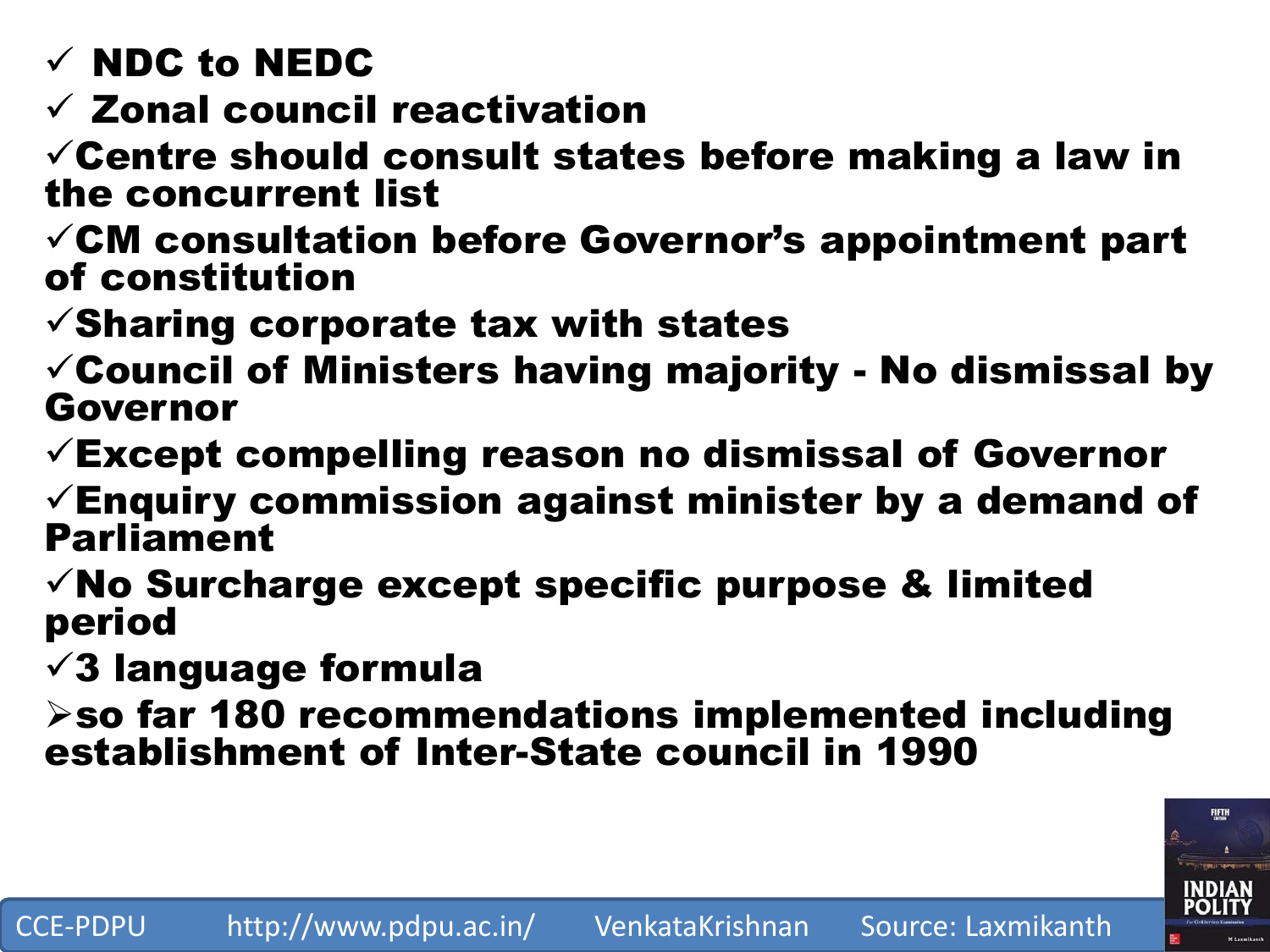# PUNCHHI COMMISSION

# 2nd commission on Centre-State relations Set up in 2007

# 1+4 members

# Terms of Reference

- –Communal Violence
- –Inter-linking of rivers
- –Devolution of powers & autonomy to PRIs
- –Independent planning & budgeting at the district level
- –Central assistance vs. performance of states
- –Positive discrimination in favour of states
- –Taxes in VAT regime
- –Integrated domestic market

–Central law enforcement agency to take up crimes having inter-state ramifications

–Art.355

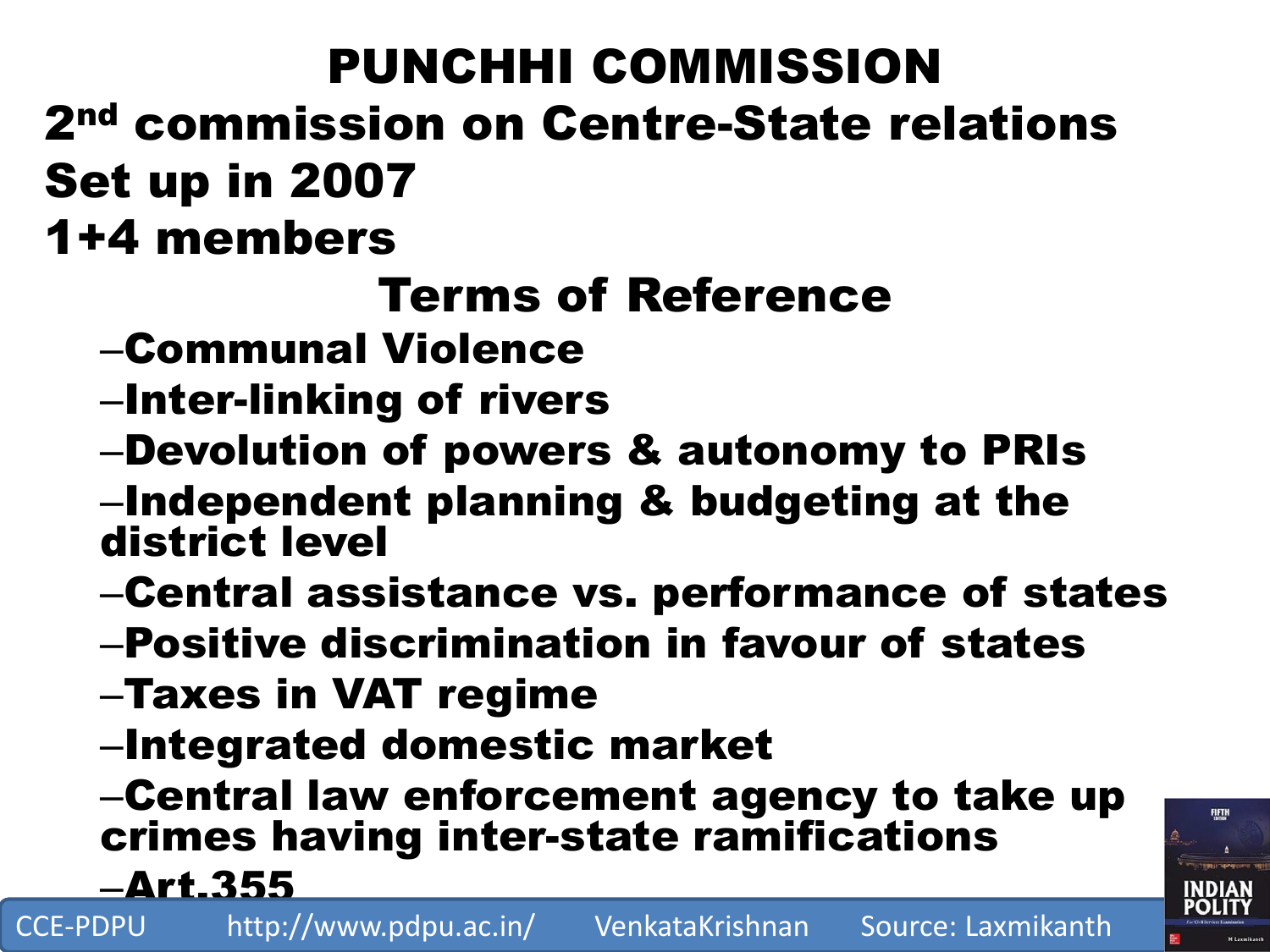#### Recommendatons-310-2010

- $\checkmark$  Broad agreement between Centre & states before legislation on Concurrent List
- $\checkmark$  Restrained Parliamentary supremacy on State List
- $\checkmark$  Inter-state Council to audit Concurrent List
- $\checkmark$  6 months time for Presidential consideration of state bill
- $\checkmark$  Follow Sarkaria recommendations in Governor's selection
- $\checkmark$  Governor removal by impeachment
- $\checkmark$  Governor's discretionary power to be exercised in non-arbitrary manner
- $\checkmark$  Governor to decide about a bill in 6 months
- $\checkmark$  Constitution to lay down guidelines to appoint CM by Governor in an hung assembly like preference to prepoll alliance
- $\checkmark$  Governor have the right to sanction prosecution of a state minister
- $\checkmark$  Governor only constitutional role, NO CHANCELLOR or other STATUTORY POSITION

CCE-PDPU http://www.pdpu.ac.in/ VenkataKrishnan Source: Laxmikanth

FIFTH

**INDIAN<br>POLITY**